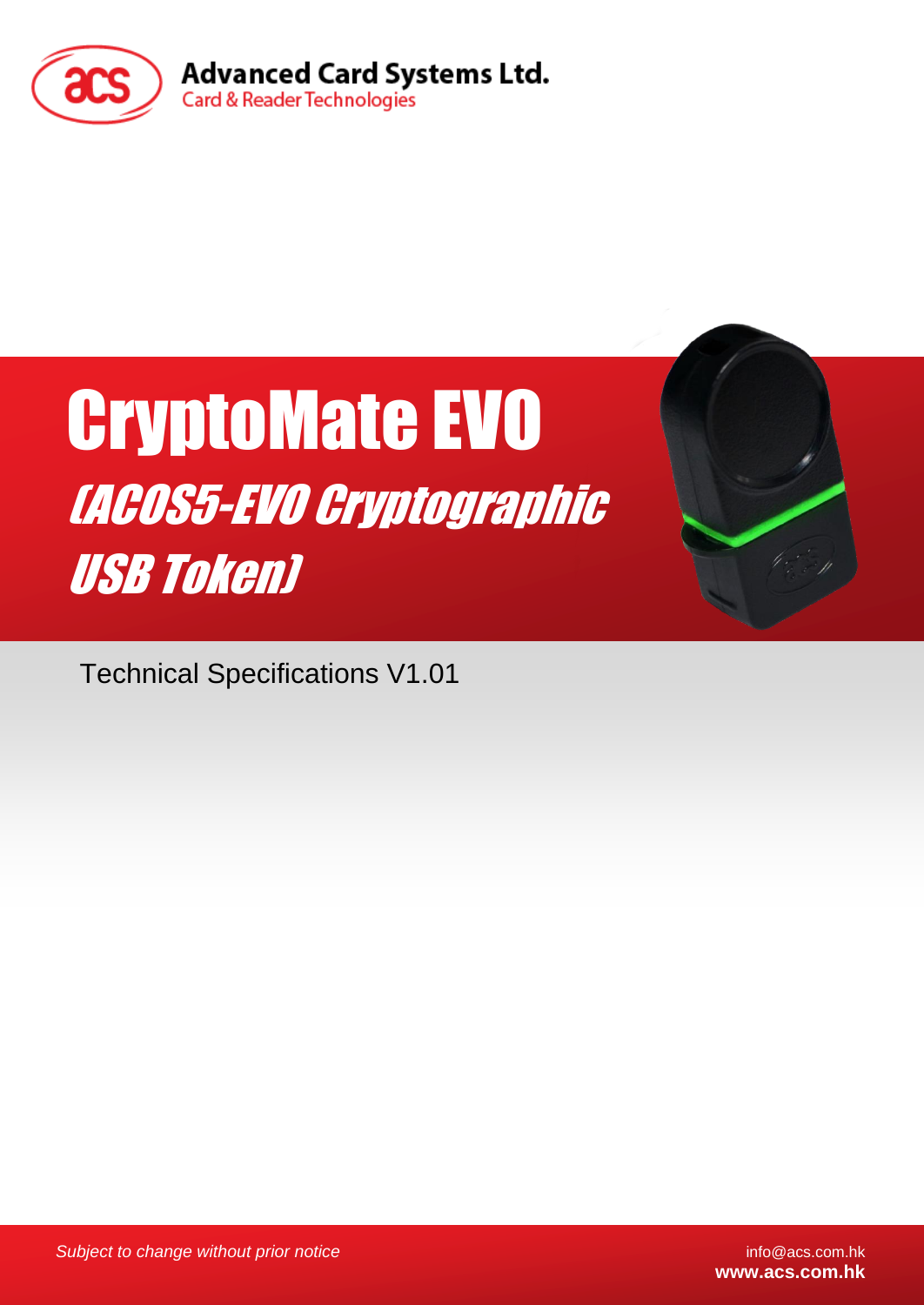

## **Table of Contents**

| 1.0.                                        |  |
|---------------------------------------------|--|
| 2.0.                                        |  |
| 2.1.<br>$2.1.1$ .<br>212<br>2.1.3.<br>2.1.4 |  |
| 2.1.5.<br>2.1.6.<br>2.2.<br>221<br>2.2.2.   |  |
| 3.0.<br>4.0.                                |  |
| 5.0.                                        |  |

## **List of Figures**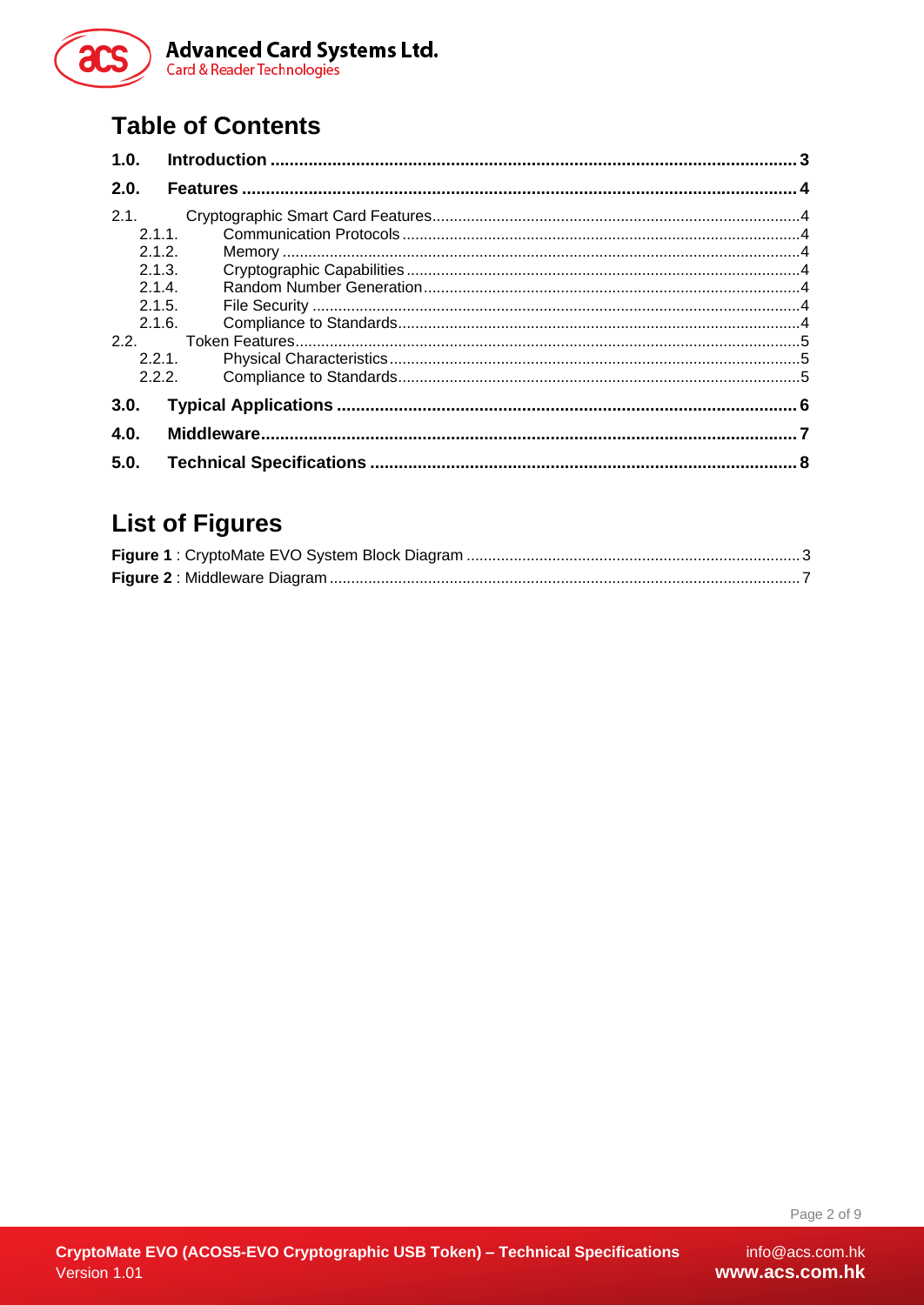

## <span id="page-2-0"></span>**1.0.Introduction**

The CryptoMate EVO contains an ACOS5-EVO cryptographic smart card module. The ACOS5-EVO cryptographic smart card module offers advanced asymmetric and symmetric cryptographic algorithms such as ECC and RSA, and is compliant with international standards for PKI smart cards such as FIPS 140-2 (US Federal Information Processing Standards) Level 3 and CC EAL 5+ (chip level).



**Figure 1**: CryptoMate EVO System Block Diagram

<span id="page-2-1"></span>The CryptoMate EVO is similar in appearance to the CryptoMate Nano, but it can be easily distinguished when plugged in the PC with its Green LED. PC applications will recognize it through its PCSC and Driver Name: ACS CryptoMate EVO. It also offers higher memory and more advanced cryptographic functionalities compared to the CryptoMate Nano.

Page 3 of 9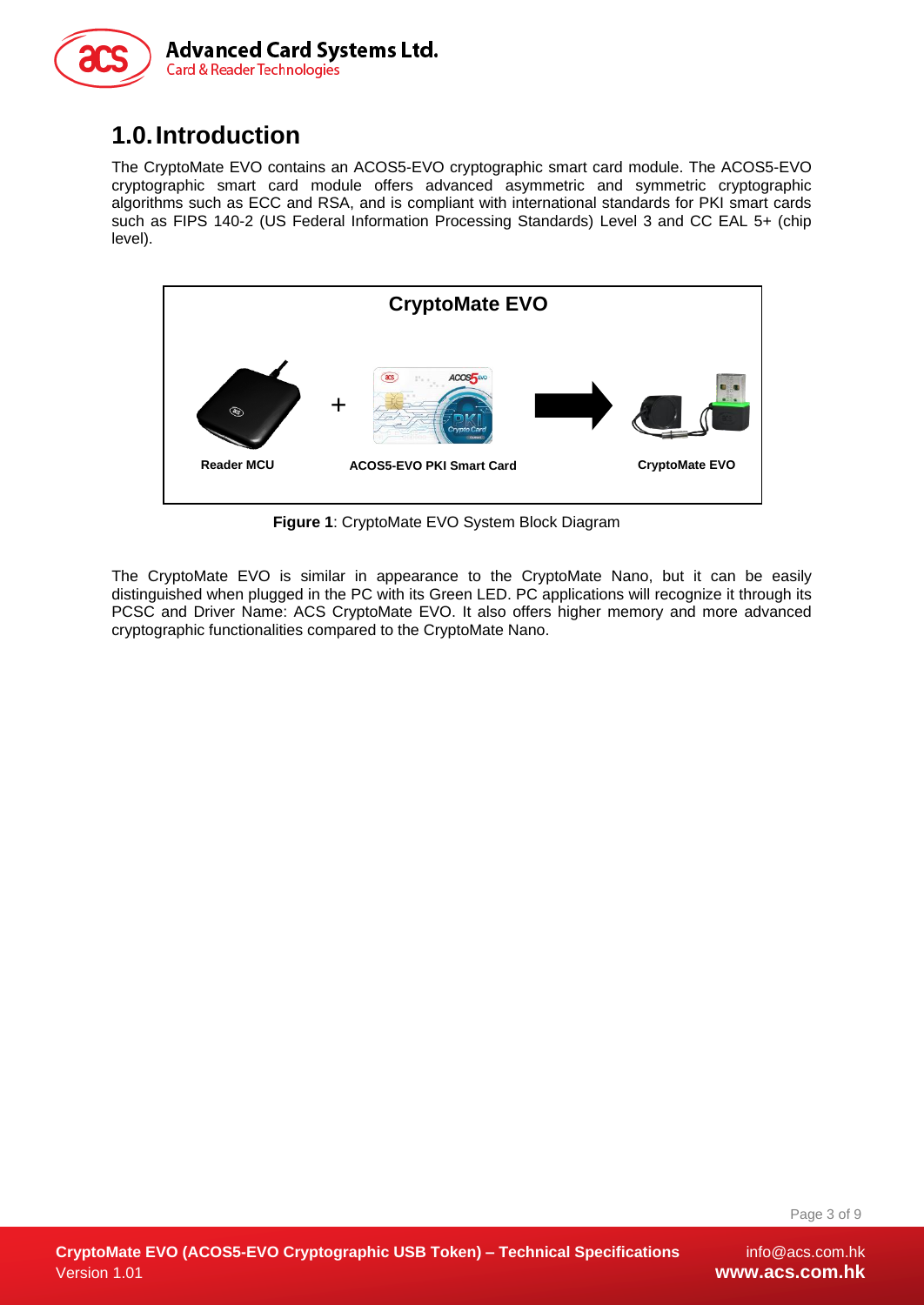

## <span id="page-3-0"></span>**2.0.Features**

## <span id="page-3-1"></span>**2.1. Cryptographic Smart Card Features**

The CryptoMate EVO contains the ACOS5-EVO cryptographic smart card module, which has the following features:

#### <span id="page-3-2"></span>**2.1.1. Communication Protocols**

 $T=0$ . T=1 with baud up to 446,400 bps

#### <span id="page-3-3"></span>**2.1.2. Memory**

- Capacity: 192Kb
- EEPROM Endurance: 500,000 erase/write cycles
- Data Retention: 30 years

#### <span id="page-3-4"></span>**2.1.3. Cryptographic Capabilities**

The ACOS5-EVO supports a number of cryptographic algorithms, including:

- ECC: Curves P-224/P-256/P-384/P-521
- RSA: 512 4096 bits in 256 bits increments
- AES: 128/192/256-bits (ECB, CBC)
- DES/3DES: 56/112/168-bits (ECB, CBC)
- Hash: SHA1, SHA224, SHA256, SHA384, SHA512
- MAC: CBC-MAC (DES/3DES, AES), CMAC (3DES, AES)

#### <span id="page-3-5"></span>**2.1.4. Random Number Generation**

- Deterministic RNG according to FIPS 140-2
- Non-deterministic RNG compliant to AIS-31

#### <span id="page-3-6"></span>**2.1.5. File Security**

- Private and secret key file read access can be set to "Never"
- File access condition capability with ISO 7816–compliant Secure Attribute-Compact. File access is only allowed if the proper security conditions are met (e.g. PIN submissions).
- Command execution condition capability per Dedicated File (DF) with ISO 7816–compliant Secure Attribute-Extended. Commands are allowed only if the proper security conditions are met (e.g. PIN submission).
- Secure Messaging function for confidential and authenticated data transfers
- Mutual authentication (terminal-to-card and card-to-terminal) with session key generation for encryption and MAC
- Anti-tearing Function Support

#### <span id="page-3-7"></span>**2.1.6. Compliance to Standards**

- Compliance with ISO 7816 Parts 1, 2, 3, 4, 8, and 9
- Compliance with FIPS 140-2 Level 3
- Certified with Common Criteria EAL 5+ (Chip Level)

Page 4 of 9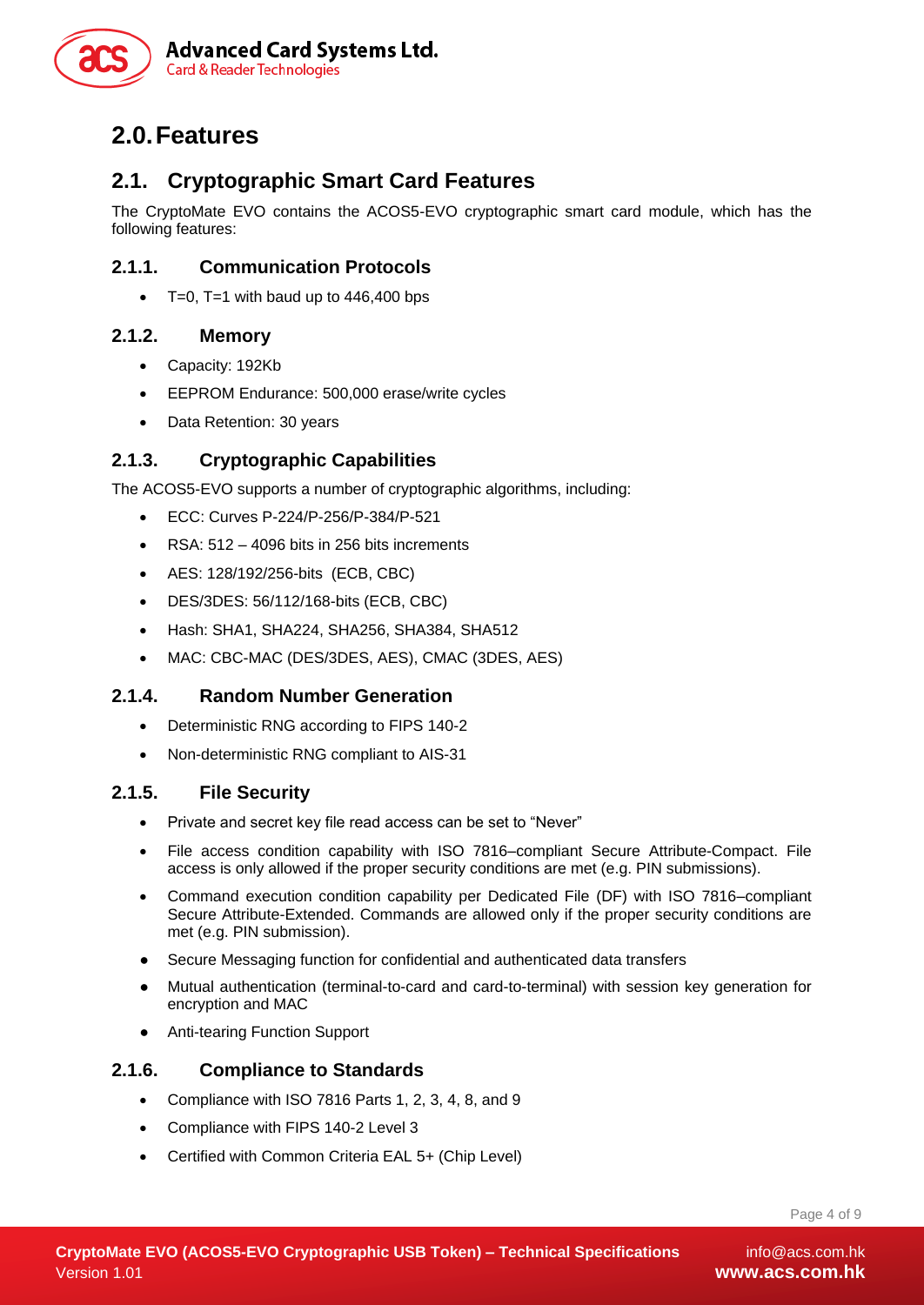

### <span id="page-4-0"></span>**2.2. Token Features**

#### <span id="page-4-1"></span>**2.2.1. Physical Characteristics**

- Green Status LED
- Lightweight: 4.61 g
- Extremely small: 29.25 mm  $\times$  14.80 mm  $\times$  10.28 mm
- Keychain hole
- Tamper-evident casing
- Smart card power supply through USB port

#### <span id="page-4-2"></span>**2.2.2. Compliance to Standards**

- USB Full Speed Interface
- CCID-compliant (Plug and Play)
- CE and FCC–certified
- RoHS–compliant
- REACH-certified
- Microsoft® WHQL–certified
- Supports Android™ 3.1 and later<sup>1</sup>

-

Page 5 of 9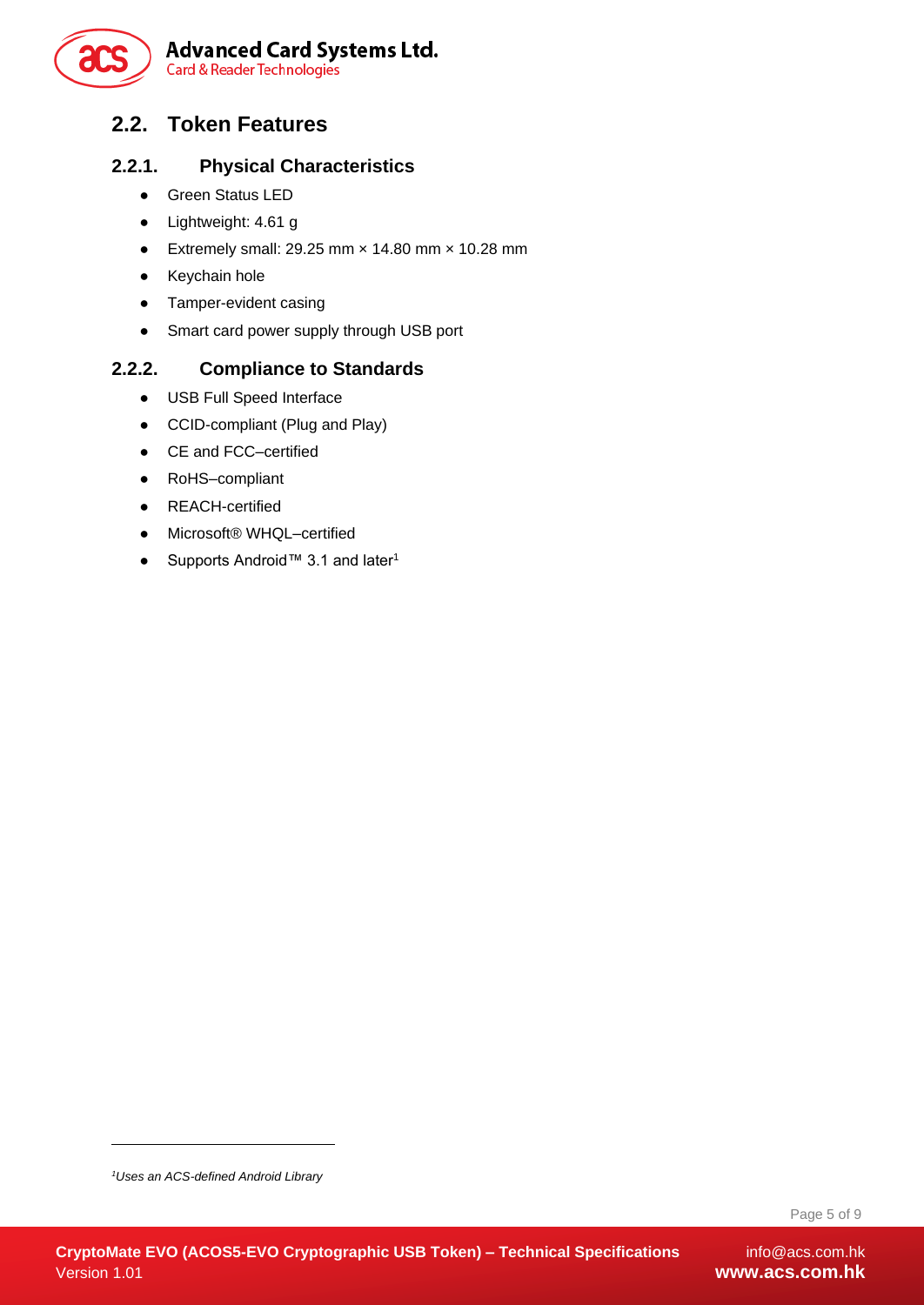

# <span id="page-5-0"></span>**3.0.Typical Applications**

- e-Government
- e-Healthcare
- Banking and Payment
- Network Security
- Access Control
- Public Key Infrastructure
- Digital Signature

 $info@acs.com.hk$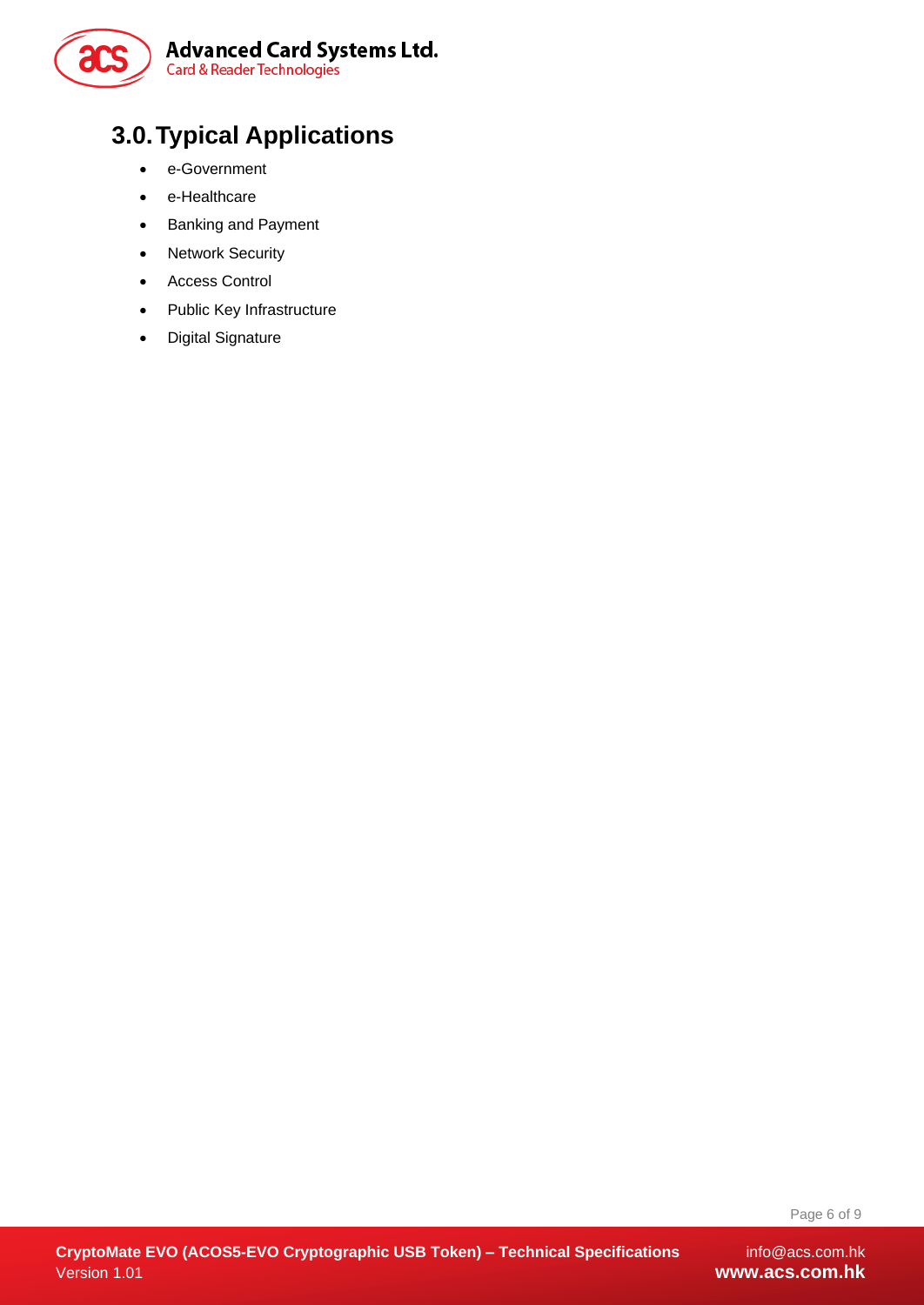

## <span id="page-6-0"></span>**4.0.Middleware**

To use CryptoMate EVO for PKI applications with digital certificates, an applicable middleware is needed.

ACS offers software solutions such as the ACOS5 Minidriver and ACOS5-EVO PKI Kit so that the ACOS5-EVO and the CryptoMate EVO can be used with other third party applications as shown in the figure below:



**Figure 2**: Middleware Diagram

<span id="page-6-1"></span>Please contact us at [info@acs.com.hk](mailto:info@acs.com.hk) for inquiries about the middleware support for the CryptoMate EVO token.

Page 7 of 9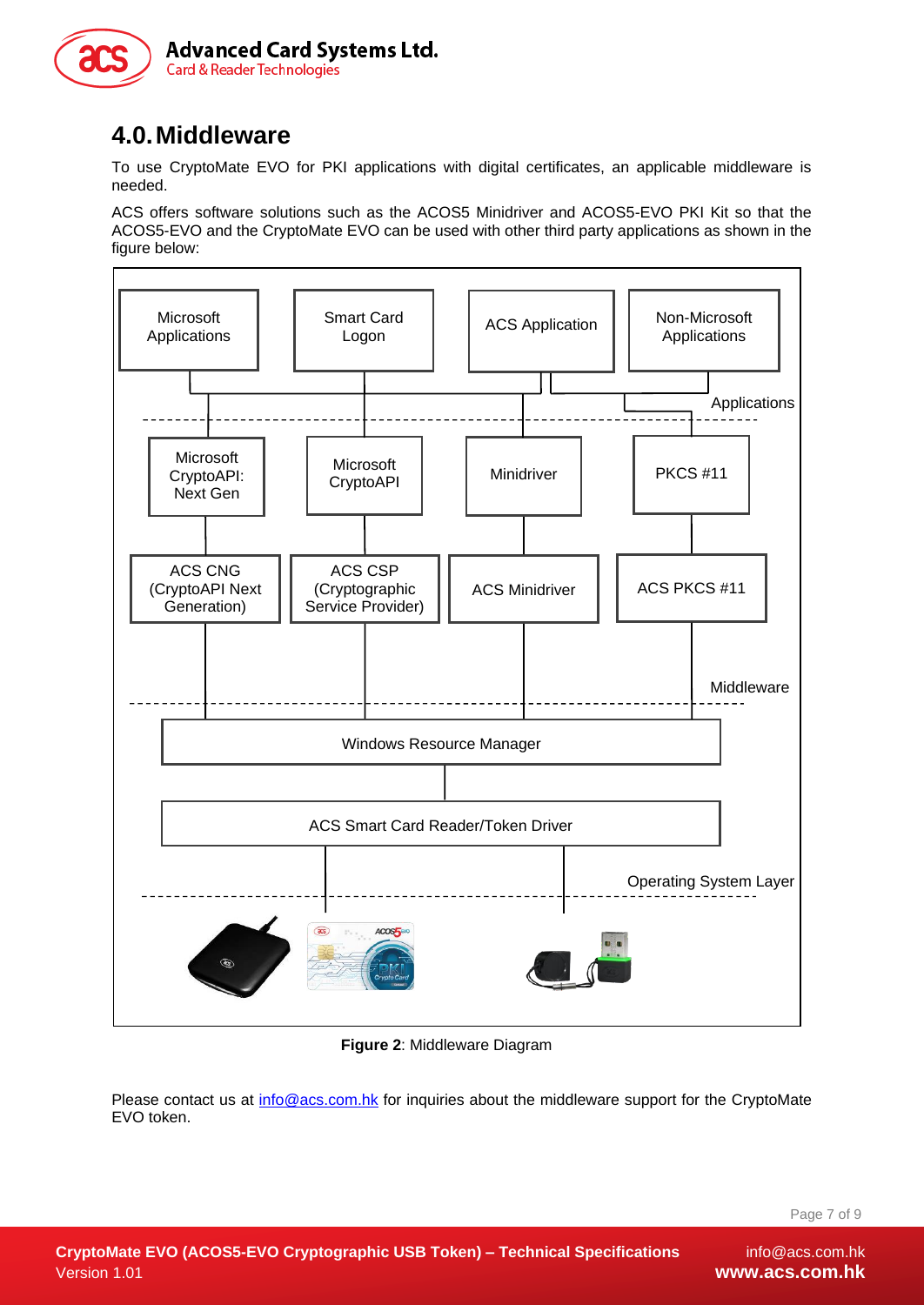

## <span id="page-7-0"></span>**5.0.Technical Specifications**



Page 8 of 9